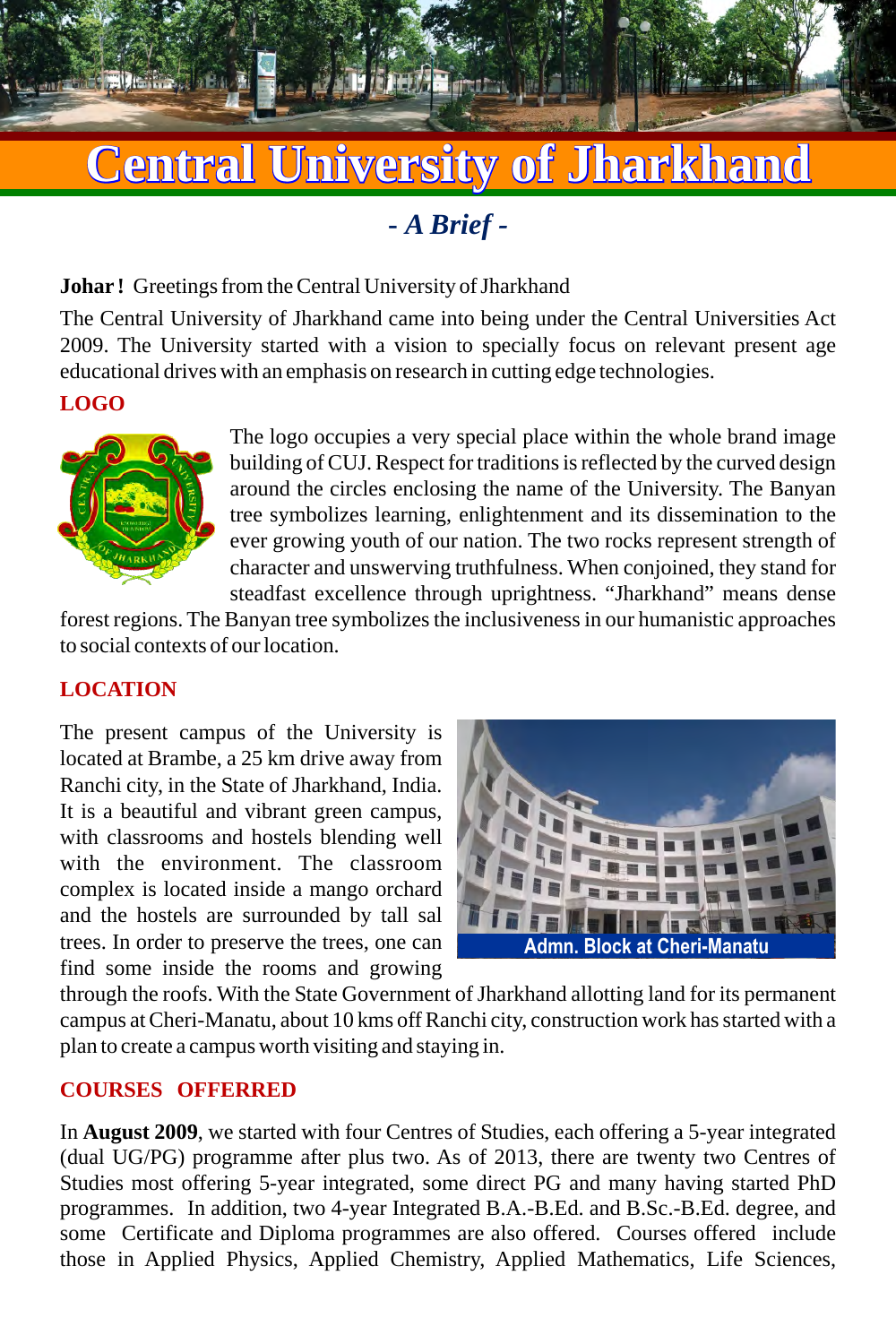English, Mass Communication, Business Administration, Human Rights and Conflict Management, International Relations, Indigenous Culture, Tribal and Customary Law, Tribal Folklore Language and Literature, Music and Performing Arts, Environmental Sciences, Land Resource Management (Geo informatics), Water Engineering and Management, Energy Engineering, Nanotechnology, Mobile Technology, Humanities and Social Sciences, as well as Chinese, Korean and Tibetan Languages and Culture. Besides, our University introduced Integrated Science Education courses. These were special courses offered to Science and Technology students on topics ranging from science and philosophy to science and society. These were spread over eight Semesters. In the mobile technology course, half the resource persons are from multinational companies. The internship and possible placement with these companies have been taken into account.

The University also facilitates distance mode learning of special certificate courses for its students. These include Oracle University modules, India Institute of Remote Sensing (ISRO, GoI) on Geoweb Services Technology and Applications,

#### **Schools/Centres Existing 1. School of Mass Communication & Media Technologies** Centre for Mass Communication **2. School of Management Sciences** Centre for Business Administration **3. School of Natural Sciences** Centre for Applied Mathematics Centre for Applied Physics Centre for Applied Chemistry Centre for Life Sciences **4. School of Languages** Centre for English Studies Centre for Far East Languages (Chinese, Korean & Tibetan) **5. School of Engineering and Technology** Centre for Nano Technology Centre for Energy Engineering Centre for Computer Science (Mobile Technology) **6. School for the Study of Culture** Centre for Indigenous Culture Studies Centre for Tribal & Customary Law Centre for Music and Performing Arts Centre for Tribal Folklore, Language & Literature **8. School of Humanities & Social Sciences 9. School of Education 7. School of Natural Resource Management** Centre for International Relations Centre for Human Rights & Conflict Management Centre for Humanities & Social Sciences Centre for Education Centre for Water Engineering & Management Centre for Land Resource Management Centre for Environmental Science

Spoken Tutorials of IIT Mumbai under NMEICT; MHRD supported A-VIEW lecture series through Amrita education.

**On e-governance,** the University has initiated paperless file movement. Micro chip based smart cards are also used as ID cards for students and staff.

## **EXTENSION and INCLUSION**

The University offers free coaching and remedial classes in science subjects to Class XI and Class XII students coming from SC, ST and OBC background (-about 70 students

annually). Students of the University voluntarily, under the banner of **UNNAYAN** (a new beginning), teach children from the neighboring villages from class 1 to class 10 (-this number crossed 250 students). For the last two consecutive years 100% first division results achieved for all class X students. The University also offers special classes for NET exams, Prelim exams of all India Services, Jharkhand Public Service Services exams.



Philanthropic arm of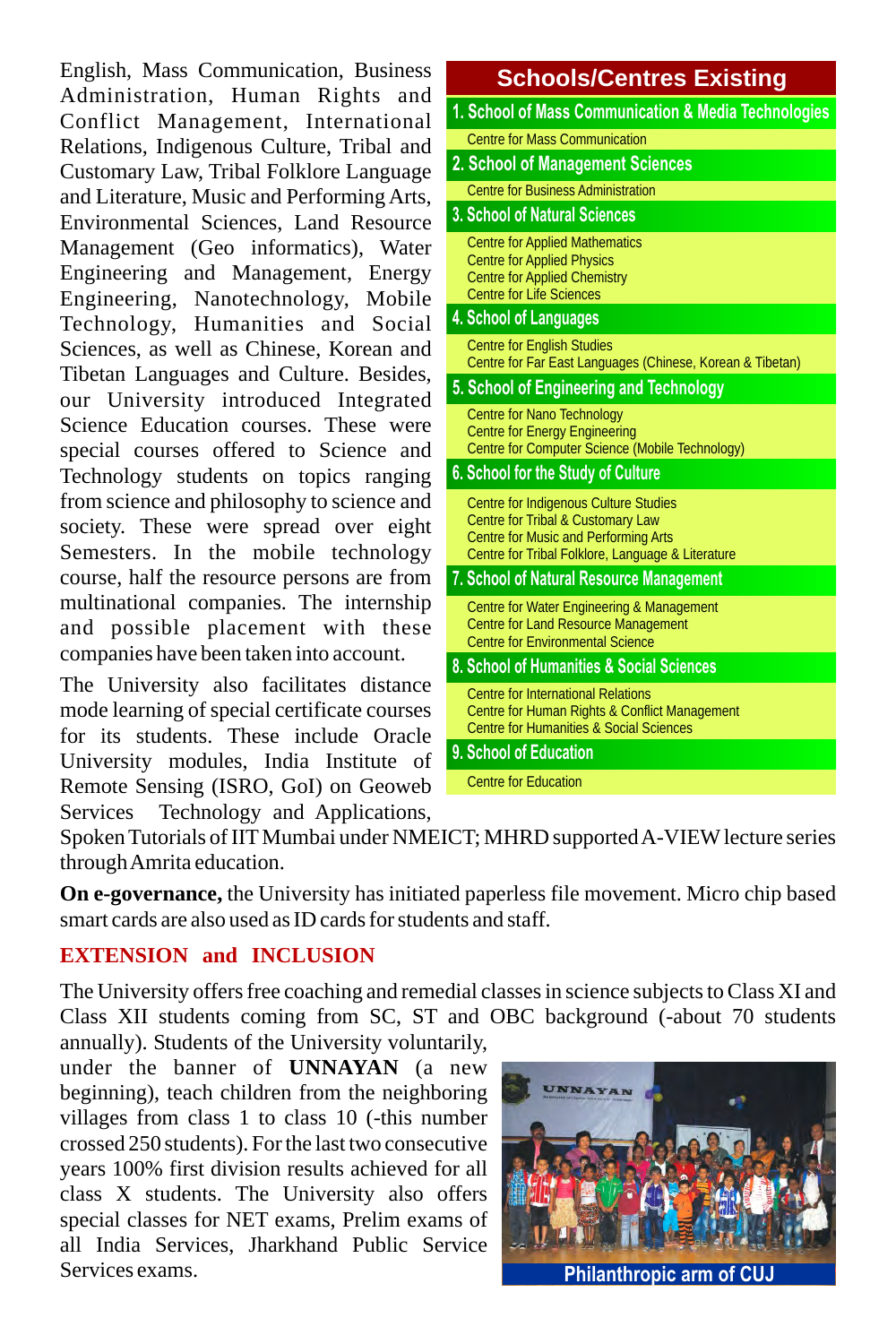# **DEVELOPMENT OF STATE**

On involvement with State matters of concern, the University had been engaged by **the Ministry of HRD** (GoI), Dept. School Education and Literacy and prepared an Evaluation/ Feasibility Study of Organisations (NGOs)shortlisted by the Ministry for sanction of a new **State Resource Centre** for Jharkhand ; had participated in a project coordinated by the Water Center, Columbia University (USA) on **Drinking water** (- the University has now been requested to expand , again with the coordination of Columbia University, the study to cover the whole state of Jharkhand); the **Solar Radiation Resource Assessment Cell of MNRE** (GoI) has selected CUJ for installing a solar radiation resource assessment station, one of the few across the country, the Jharkhand State solar energy programme would also be monitored through this; the University has been engaged to offer capacity building and/or awareness training to **Panchayati Raj** related stakeholders Mukhiyas, Gram Sabhas, Government officials etc. including on  $11<sup>th</sup>$  Schedule, PESA, Forest Acts etc. as well as rural related issues (health, education, social) - a **Centre for Panchayati Raj Institution, Women and Child Development Studies** at CUJ is being supported by UNICEF and the State Government.

## **INSTITUTIONAL RECOGNITION**

Even at a young age, the University was recognized to be engaged by **MHRD (GoI)** to organize the National Task Force Consultation Conference on Higher Education for the States of Jharkhand and Bihar, on March 4, 2010; CUJ is an **Associate Partner in Erasmus Mundus** action Two Partnership programme on Svagata.eu with Ghent University as the Coordinating University; **USEFI** recognized CUJ for hosting the **Fulbright Scholars** / Fellows in Sciences, Technology, Biology, Anthropology, Cultural Studies, Mass Communication, Management, etc .; CUJ was a **co-host** with the Association of Indian Universities in hosting the 4<sup>th</sup> Global Meeting of International Association of **Universities**; the University was requested by the **British Council** to organize the State Universities and HE Institutions interactive meeting with **Dublin University** on capacity building initiatives; CUJ was selected to host the **East Zone Vice Chancellors' Meeting** ( held on August 28-29,2012) ; the University was approved the establishment of a **Babu Jagjivan Ram Chair** (-under special Centre for Equality and Inclusive Growth in Human Development) ; the University was awarded "The **Most Admired Brand in Education**" in Jharkhand for 2010-2011 by Dainik Bhaskar ; CUJ was recognized through its Vice Chancellor receiving the **Hindustan Unilever and 18<sup>th</sup> Dewang Mehta Award 2010** for **st** Education, **1 World Education Congress Award** 2012 for Education, **World Marketing Summit Malaysia 2013** Education Leadership Award, **Gandhi Samman (Honour) 2013** of Jharkhand for Excellent Contribution in the field of Education.

In research and development, in addition to those mentioned under "Development of State", the University has been shortlisted for the Department of Biotechnology, **DBT (GoI) BUILDERS** programme. This is based on faculty quality record. A visiting team is awaited to assess and finalize on the award. A favourable consideration for **FIST** under Department of Science and Technology, DST (GoI) is also being awaited. In 2013, UGC has been pleased to grant **Start up Grants to five** of our new faculty members, a feat out of total 38 granted across the country. In another **recognition, the Supreme Court** referred a case to Centre for Tribal and Customary Law of CUJ asking two parties to approach the Centre for an amicable settlement.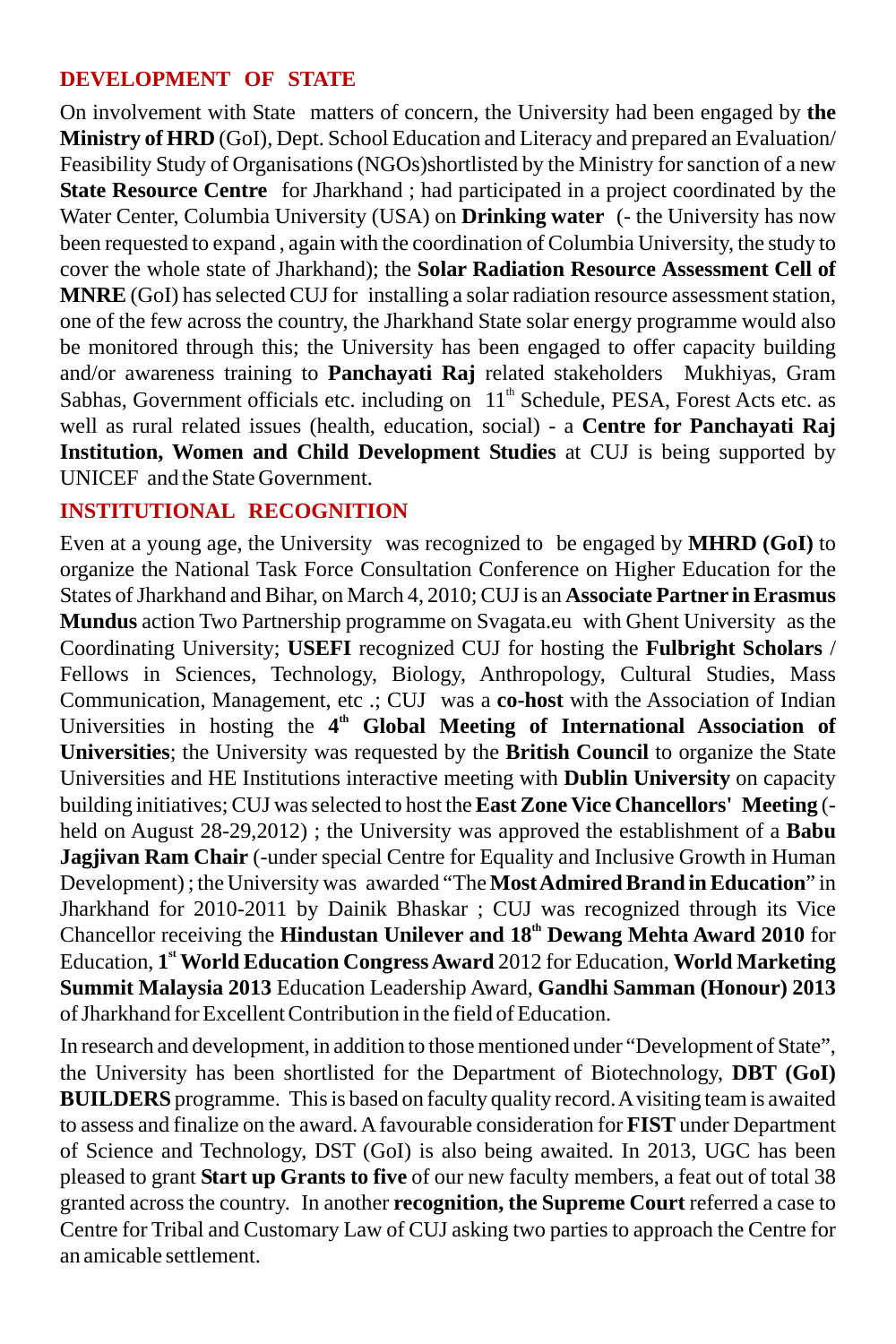#### **STUDENT ACHIEVEMENT**

Our students continue to make us proud with their positive contribution in academics and extracurricular activities.Our students of Applied Mathematics have been consistently (2011, 2012) winning the team **Gold Medal** in the **Honours Olympiad** organized by the

Chhotanagpur Mathematical Society. At the National Seminar 2013 on "Transformational Leadership" organised by **Sri Ram College of Commerce, Delhi University**, our Management students bagged the **first prize**. Another team of CUJ stood  $4<sup>th</sup>$  in the Case Study competition. In **2012 UTTHAAN all India B School Competition** organized by **BHU**, CUJ Management students came **fourth**, with two teams qualifying for the finals. With an exit option after the third year the few who did leave





got admissions in top institutions like **TIFR**  (PG in Maths) Bangalore, **Delhi School of Economics, IIT Delhi**, **XLRI Jamshedpur**, **Pondicherry** University and **Hyderabad**  University. A documentary by the students of Mass Communication was awarded Special **Critics Award** by the Jury in the  $1<sup>st</sup>$  **Delhi Shorts International Film Festival 2012**; another was shortlisted in the 5<sup>th</sup> Jaipur **International Film Festival**; another was

awarded the **Best Student Video** in the **All Bihar Video Film Festival**; juniors received **First Prize in Collage Making** at the **Ranchi Film Festival** organized by DFF, Min of I&B. One of our Mass Comm students was selected for a three-month **internship with the Press Division at the Rastrapati Bhavan** (owing to his good performance he has been given an extension of another term); One student from the Centre for Life Sciences was selected for the





**CUJ students at Yeungnam University, South Korea**

**World Yoga Championship at Malaysia** (- she was engaged by a Chinese Company during the summer vacation to teach Yoga in China for a month (2013), an appointment for regular post awaits her after her completing the third year next summer); One student of the Centre for **English** was selected to **represent India in Korea** to spend a month in that country (2013); One of our students from Indigenous Culture was awarded **full scholarship for a six month tenure at Yeungnam University**, South Korea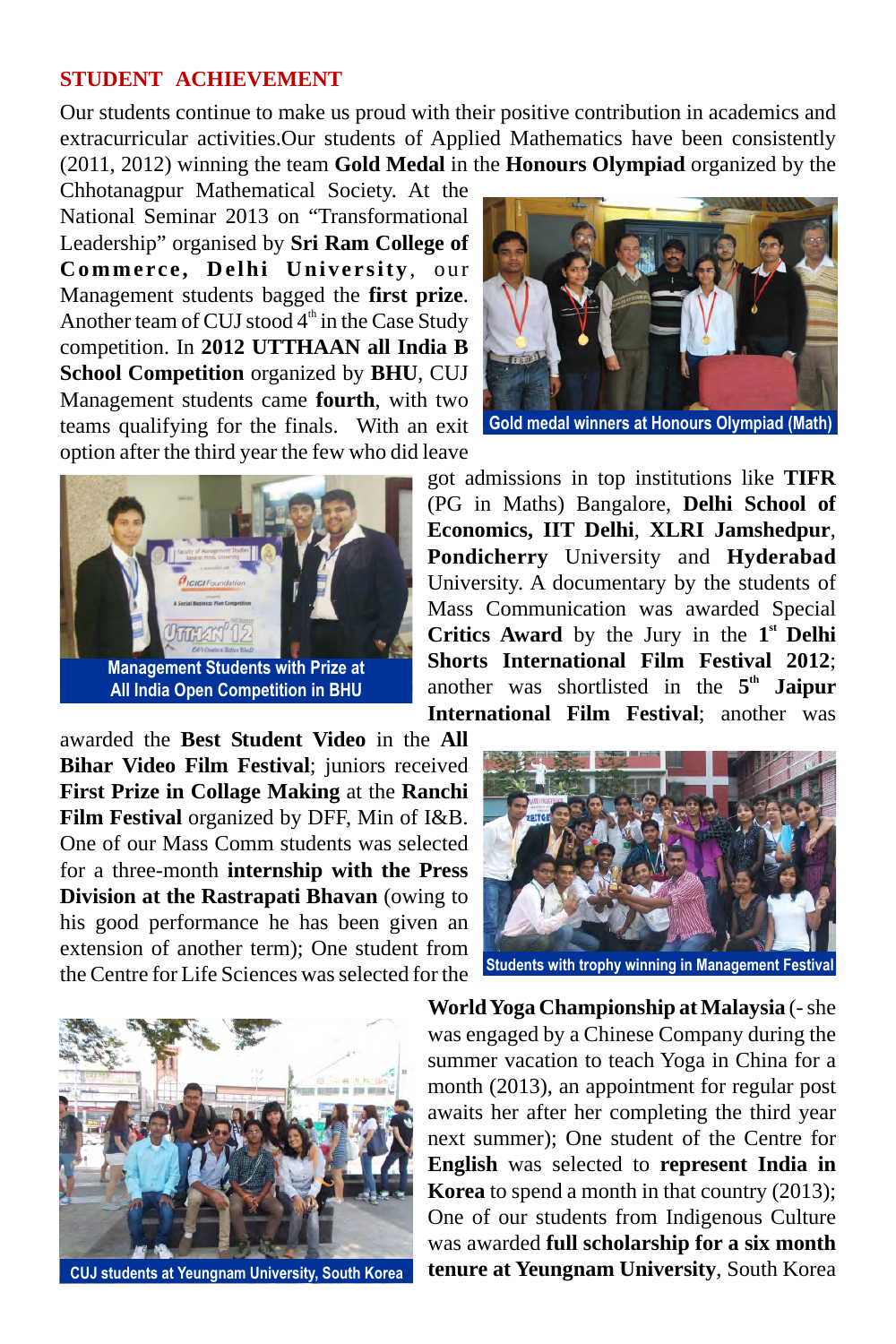under our student exchange programme with that University. Another **six students** are in Korea with the same University for a six month attachment.; **eleven students** have been selected by **Indiana University Pennsylvania (USA),** to be given specialized training in nanotechnology instrumentation techniques next year during the summer break; **first Semester students** of the Centre for Korean

Language came **first in essay writing and third in singing** in the **All India Korean competition organized by JNU** in October 2013 (- they competed against post graduate level students from very well established Universities). In the  $2<sup>nd</sup>$  **Delhi Shorts International Film Festival 2013,** our students won the **Special Festival Mention Award.**  Our 7<sup>th</sup> Semester **Nanotechnology students even published a research article in Quantum Matter, 2013** (an American Scientific Publication). In **'I Lead India'** (a TOI initiative), **second position** Ranchi Team out of 27 cities was coordinator and its team member of CUJ. CUJ won **best documentary film award** at Don Bosco International Film Festival held in Kerala, 2013.

**Two of our students** (in picture) were among 100 selected from across the country to

witness the Republic Day parade from the **Prime Minister's box**. Another got the **Best Goalkeeper Award** at the **National Level Floor Ball Competition** and selected to lead the Jharkhand team for the Federation Cup. Many others have won medals - gold, silver and bronze, at State level sports events.

# **FACULTY BRIEF**

With the steady increase in recruitment of regular faculty, the numbers of research projects have also increased to sixteen. Faculty have been awarded Fulbright, Ramanujan Fellowships (two), BOYSCAST, Humbolt Fellowship, DST-FAST Tract Young Scientist Awards ((two), UGC-PDF, National Foundation of India Media Research Fellowship, Visiting Scientist under Scientist Brain Pool Programme of South Korea, INSA Overseas Visiting Fellow, Lead Researcher in Monnet Multilateral Research Project of EU. During last year alone (2012-2013) our faculty published over 100 research articles in well recognized peer reviewed journals and over 20 chapters/books. In 2013 five of our newly recruited faculties were awarded the UGC Start up Grant, a stupendous feat out of total 38 granted across the country.

# **INTERNATIONAL**

On the international side, the University has signed MoUs with several foreign Universities two in **Thailand**, two in **China**, one in **Korea**, one in **USA**, one in **Estonia**. Visiting faculty have taken classes from a few days to two weeks, and have come from Indiana University, Bloomington, USA; University of Tartu, Estonia; Seoul, Korea; University of Novi Sad, Serbia; Mahasarakam University, Thailand; University of Geneva, Switzerland; National University of Singapore, Singapore; University of Missouri, USA; Korea University, Seoul; in addition to foreign visitors delivering popular lectures. **Two foreign scientists**, one from **Egypt** and one from **Nigeria**, **spent three and six months** respectively, under the



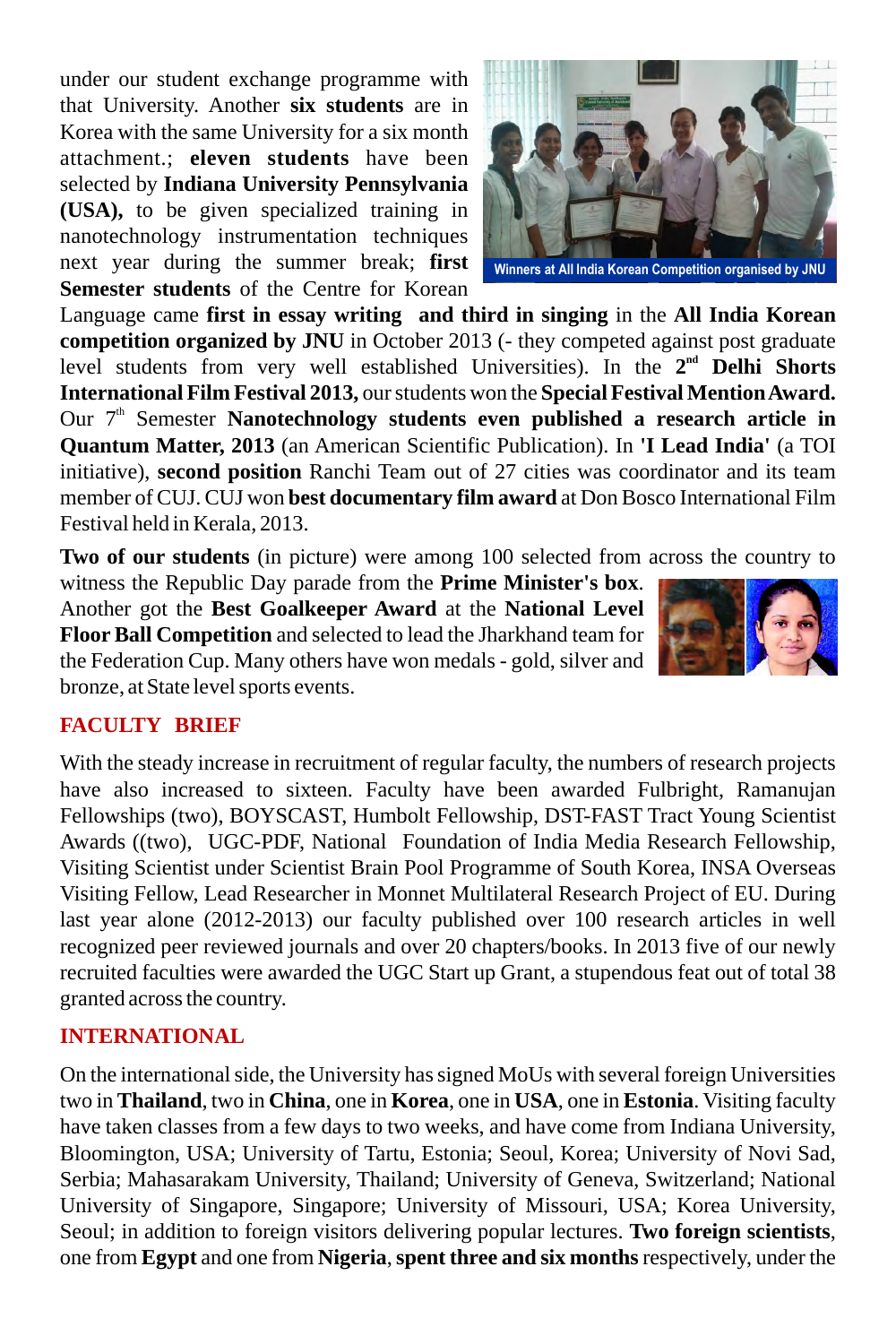DST sponsored **CV Raman International Fellowship for African Researchers**. One scientist from **Burkina Faso** is joining for **three months** under the same fellowship. **Three scholars** from **Yemen** have been **admitted** for their **Ph.D. programme**; another 10 foreign students have been given provisional admission. **Two** students from **Thailand** attended a three-month **Spoken English** course offered by CUJ. **Six** students from **Bhutan** have



**Prof. D.T. Khathing signs MoU with Chinese delegation**

joined the five-year programme **on Tibetan language**. The Yunnan National Open University of China is assisting CUJ to establish an **International Exchange and Learning Centre**. On the other hand CUJ faculties have been visiting faculty at several Universities overseas.

#### **CONFERENCES**



Among some of the **national conferences** organized by CUJ are: Recent Trends in Cultural Studies - 2010; Biotechnology and National Development Achievements and Challenges 2011; VCs' Conference on Integrated Science Education - 2011; Indigenous Culture and Dances of Jharkhand  $2011$ ;  $35<sup>th</sup>$  Session of India Folklore Congress - 2011. **International conferences** organized by CUJ include : Recent Advances in Cross-Disciplinary Microbiology:

Avenues and Challenges (co-organised with BIT Mesra, Ranchi) - 2010; Tradition, Identity and Diversity : the Future of Indigenous Culture in a Globalised World - 2011; Text, Culture and Performance : Post Colonial Issues (organized in collaboration with IACLALS)- 2012; Advances in Cancer Research: Drug Discovery to Delivery (co sponsored by Journal of Carcinogenesis, USA) 2013. Centre for English organised 'Voice from the Margin: Society, Culture and Exclusion', an international seminar, 20-22 Feb 2013. Centre for Applied Mathematics hosting Instructional School-2013 on Group Theory and Linear Algebra, from December 17, 2013 to Jan 6, 2014. Centre for Tribal Folklore, Language and Literature hosting Winter School of International Folkloristics: Tradition, Creativity and Indigenous Knowledge jointly organized with Department of Estonian and Comparative Folklore, University of Tatru, Estonia and International Society for Folk Narrative Research from Jan 12 to Jan 21, 2104. International Conf. on Exploring New Paradigms in Business (Feb 6-7, 2014). Among prominent speakers, special mention may be made of former President, former and present Jharkhand Governor, Union Ministers, two sitting judges of Supreme Court, former Jharkhand Chief Minister and two former Indian ambassadors who threw light on different key issues.

#### **MAJOR EVENTS / FESTIVALS.**

CUJ also organized major popular events. In 2011 it organised a three-day festival **SALVA TAGORE** to celebrate the 150<sup>th</sup> Birth Anniversary of Gurudev Rabindranath Tagore.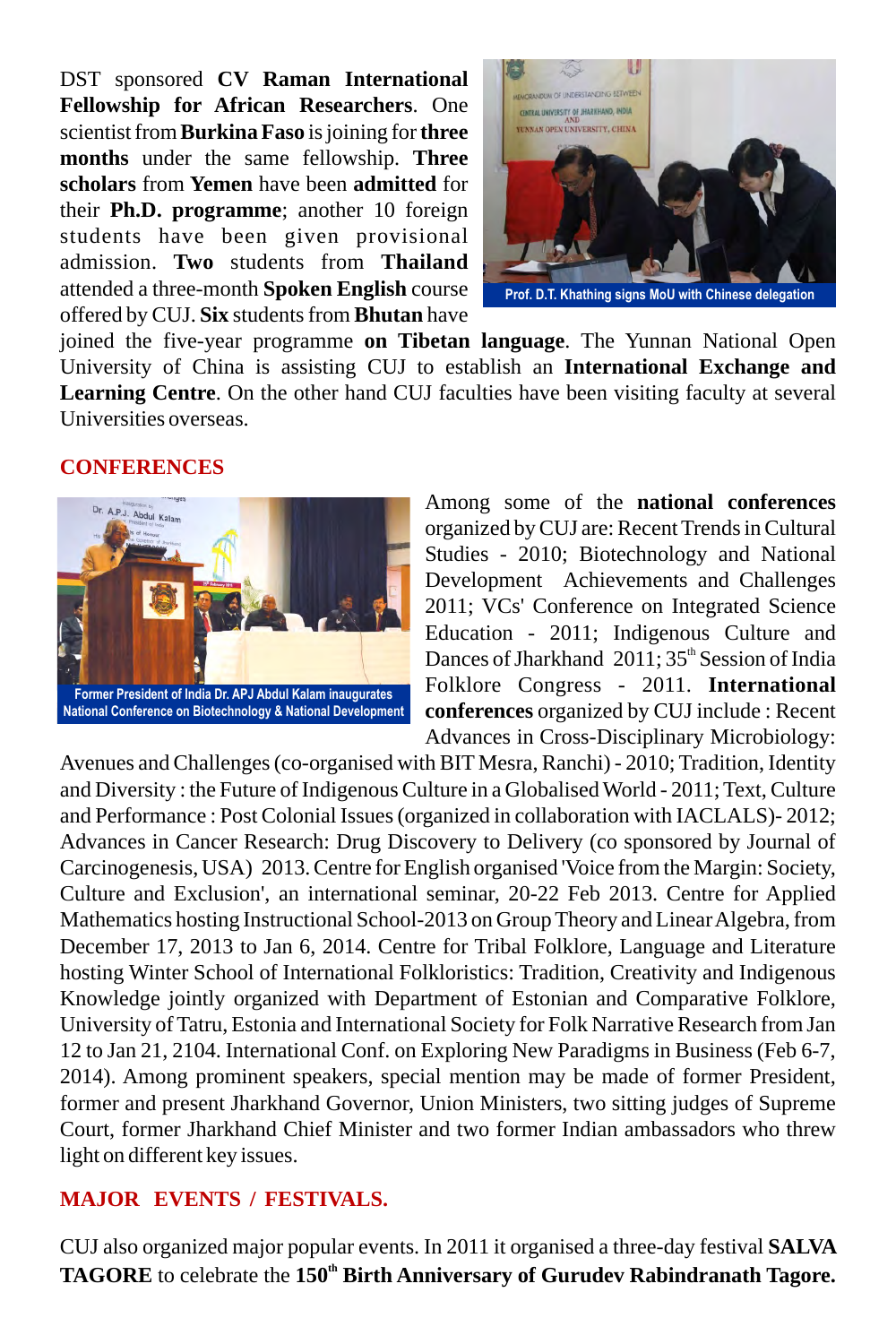

This included academic sessions and cultural programmes throughout the days. In 2012, CUJ organized a three-day **AKHRA 2012 TribalIndia International Festival**, which had as many as 42 tribal groups from across the country participating from Leh, Ladakh, Jammu & Kashmir to Kerala, from Rajasthan to the different North Eastern States, Bhutan and 16 tribes from Jharkhand itself. Events and programmes included academic, exhibitions, art and craft including live demonstration, group dances, traditional attire and modern wear, traditional music and contemporary fusion music, documentary and a food festival of different tribal cuisines. **AKHRA 2013 Tribal India Festival** had tribal games included and attracted participants from seven foreign countries (Thailand, Taiwan, Malaysia, Nepal, Bhutan, Serbia & Yemen).

## **INFRASTRUCTURE**



Our **infrastructure** facilities in the temporary campus at Brambe is comparable to that of a fully developed University, with air conditioned classrooms mostly fitted with multimedia units, a language laboratory, a 400-seater auditorium, a Guest House with annexe, hostels for UG, PG and Research Scholars, quarters for teachers and staff , indoor separate gyms for boys, girls and staff, and an open sports arena. Full back up power supply and an independent water supply system is in place. With a strength of over 1800 students, more than 1200 students stay in the campus hostels.